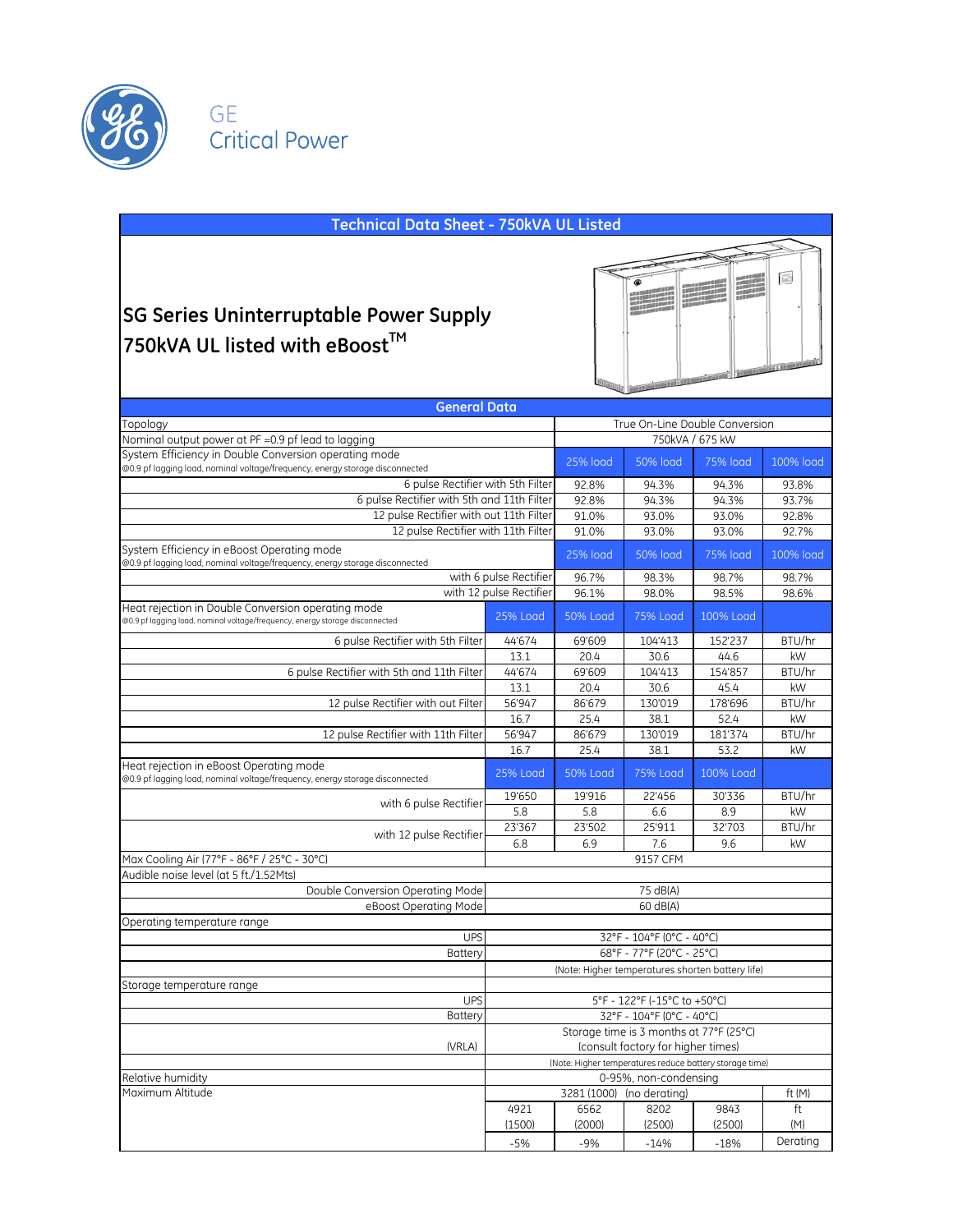



| <b>Technical Data Sheet - 750kVA UL Listed</b>                                                                                                                                                                  |                                                                         |                                |                                            |                                                                     |                        |
|-----------------------------------------------------------------------------------------------------------------------------------------------------------------------------------------------------------------|-------------------------------------------------------------------------|--------------------------------|--------------------------------------------|---------------------------------------------------------------------|------------------------|
| Enclosure                                                                                                                                                                                                       |                                                                         |                                |                                            |                                                                     |                        |
| Type                                                                                                                                                                                                            |                                                                         |                                | Indoor (IP20) and NEMA PE 1                |                                                                     |                        |
| Safety                                                                                                                                                                                                          |                                                                         |                                | Internal dead front construction           |                                                                     |                        |
| Cooling                                                                                                                                                                                                         |                                                                         |                                | Forced Air (Redundant Fans)                |                                                                     |                        |
| Color                                                                                                                                                                                                           |                                                                         |                                | Black (RAL 9005)                           |                                                                     |                        |
| Installation                                                                                                                                                                                                    |                                                                         |                                |                                            |                                                                     |                        |
| Rigging                                                                                                                                                                                                         |                                                                         |                                | Suitable for handling by forklift          |                                                                     |                        |
| Mounting                                                                                                                                                                                                        |                                                                         |                                | Floor mounting holes provided              |                                                                     |                        |
| Installation and maintenance access                                                                                                                                                                             | Front access required for normal maintenance                            |                                |                                            |                                                                     |                        |
| Conduit Entry                                                                                                                                                                                                   | Top and Bottom standard                                                 |                                |                                            |                                                                     |                        |
| Standards                                                                                                                                                                                                       | UL 1778, IEC 62040, ISO9001                                             |                                |                                            |                                                                     |                        |
| Electrostatic discharge immunity                                                                                                                                                                                |                                                                         |                                | 4kV contact / 8kV air discharge            |                                                                     |                        |
| Configuration                                                                                                                                                                                                   |                                                                         |                                |                                            |                                                                     |                        |
| Standard                                                                                                                                                                                                        | Stand-alone                                                             |                                |                                            |                                                                     |                        |
|                                                                                                                                                                                                                 | Optional : Redundant Parallel Architecture (RPA) - up to 6 units may be |                                |                                            |                                                                     |                        |
|                                                                                                                                                                                                                 |                                                                         |                                |                                            | paralleled in any combination for redundancy or capacity            |                        |
| <b>Short Circuit Current Rating</b>                                                                                                                                                                             |                                                                         |                                |                                            | UPS is designed for installation in an electrical system up to 65kA |                        |
|                                                                                                                                                                                                                 |                                                                         | fault current (100kA optional) |                                            |                                                                     |                        |
| NOTE 1: The Bypass input must be fed from a grounded-WYE electrical system. refer factory for 3-wire operation on bypass input. The load<br>cannot use neutral unless the bypass input feeder includes neutral. |                                                                         |                                |                                            |                                                                     |                        |
| <b>Rectifier</b>                                                                                                                                                                                                |                                                                         |                                |                                            |                                                                     |                        |
| Configuration                                                                                                                                                                                                   | 6-Pulse Thyristor, Three phase bridge                                   |                                |                                            |                                                                     |                        |
|                                                                                                                                                                                                                 |                                                                         |                                | 12-Pulse Thyristor, Three Phase (optional) |                                                                     |                        |
| Input                                                                                                                                                                                                           |                                                                         |                                |                                            |                                                                     |                        |
| Voltage                                                                                                                                                                                                         |                                                                         |                                |                                            | 480VAC, 3-phase, 3 wire + ground (NOTE 1)                           |                        |
| Voltage Tolerance:                                                                                                                                                                                              |                                                                         |                                |                                            | (-15% to +10% without battery discharge)                            |                        |
| Frequency:                                                                                                                                                                                                      |                                                                         |                                | 60Hz, +/-5% (57-63Hz)                      |                                                                     |                        |
| Rectifier Type & Filter Configuration                                                                                                                                                                           | Power Factor (Typical)                                                  |                                |                                            | <b>Harmonic Current Distortion</b>                                  |                        |
| 6 pulse Rectifier w/ 5th filter:                                                                                                                                                                                | 0.93 lagging                                                            |                                |                                            | < 7% THD                                                            |                        |
| 6 pulse Rectifier w/ 5th & 11th filters:                                                                                                                                                                        | 0.96 lagging                                                            |                                |                                            | < 5% THD                                                            |                        |
| 12 pulse Rectifier no filter:                                                                                                                                                                                   | 0.82 lagging                                                            |                                |                                            | $<$ 9% THD                                                          |                        |
| 12 pulse Rectifier w/ 11th filter.                                                                                                                                                                              | 0.86 lagging                                                            |                                |                                            | $<$ 4% THD                                                          |                        |
| Inrush current                                                                                                                                                                                                  |                                                                         |                                | Limited by soft-start circuit              |                                                                     |                        |
| Power walk-in                                                                                                                                                                                                   |                                                                         |                                | 30 seconds (Adjustable)                    |                                                                     |                        |
| Output Voltage Tolerance                                                                                                                                                                                        |                                                                         |                                | $+/- 1\%$                                  |                                                                     |                        |
| DC ripple voltage                                                                                                                                                                                               |                                                                         |                                | $+/-1%$                                    |                                                                     |                        |
| DC ripple current                                                                                                                                                                                               |                                                                         |                                |                                            | Max. 5% of battery capacity expressed in amps                       |                        |
|                                                                                                                                                                                                                 |                                                                         | 6 Pulse                        | 6 Pulse with                               | 12 Pulse                                                            |                        |
| UPS configurations Vs. current limits                                                                                                                                                                           |                                                                         | with 5 <sup>th</sup> Filter    | 5 <sup>th</sup> & 11 <sup>th</sup> Filter  | with 11 <sup>th</sup> Filter                                        | 12 Pulse<br>w/o Filter |
| Nominal input (100% Linear Load)                                                                                                                                                                                | Current[A] :                                                            | 919                            | 900                                        | 1032                                                                | 1082                   |
| (0.9 pf lagging Load, fully chra'd bat.)                                                                                                                                                                        | kVA:                                                                    | 764                            | 747                                        | 857                                                                 | 900                    |
|                                                                                                                                                                                                                 | kW                                                                      | 726                            | 726                                        | 737                                                                 | 737                    |
| Maximum input (100% Linear Load)                                                                                                                                                                                | Current[A]                                                              | 1103                           | 1080                                       | 1245                                                                | 1306                   |
| (0.9 pf lagging load, max. chrg current)                                                                                                                                                                        | kVA:                                                                    | 917                            | 898                                        | 1034                                                                | 1085                   |
|                                                                                                                                                                                                                 | kW                                                                      | 871                            | 871                                        | 890                                                                 | 890                    |
| Max. charge current                                                                                                                                                                                             | А:                                                                      | 220                            | 220                                        | 220                                                                 | 220                    |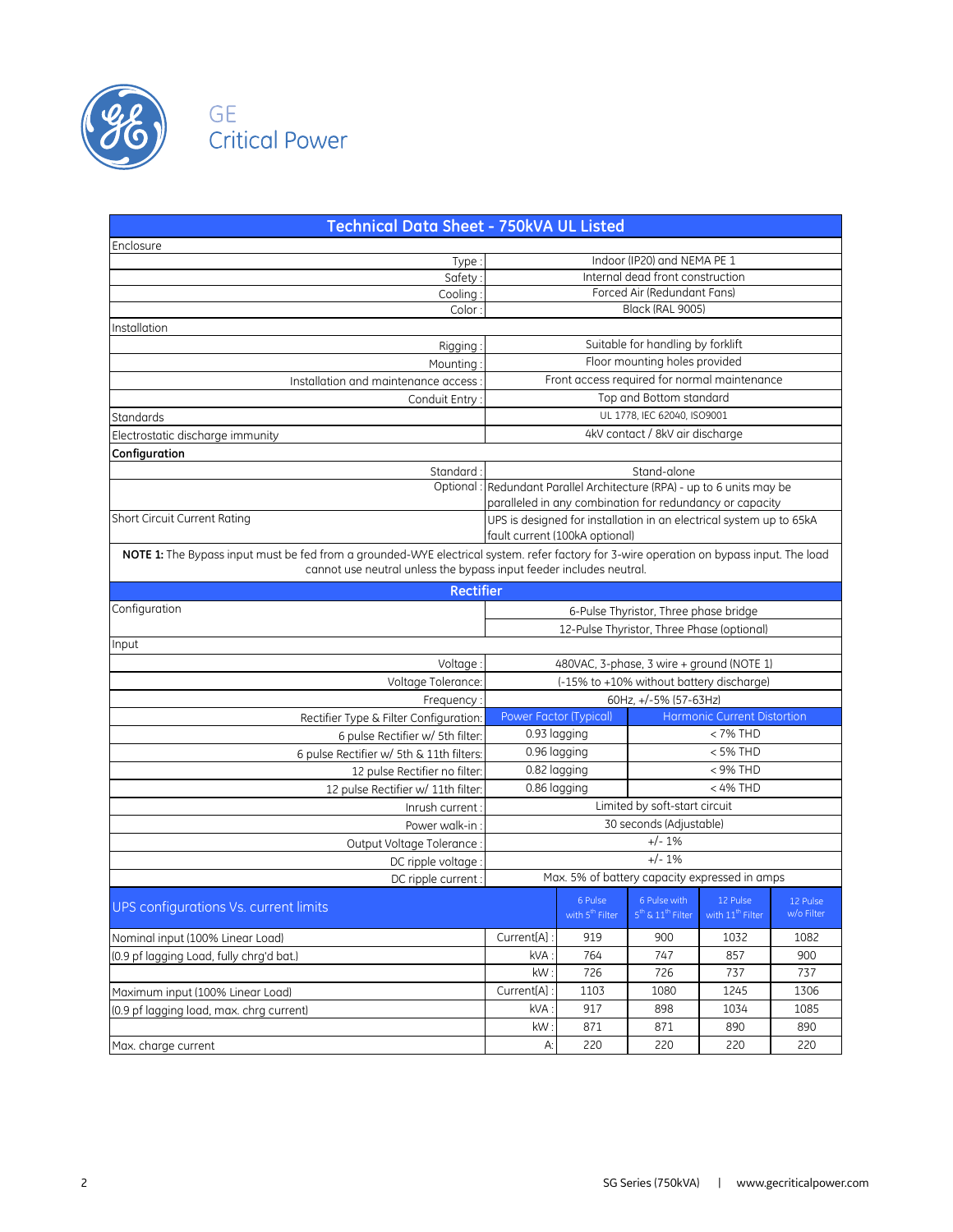

## GE<br>Crit al Power

| Technical Data Sheet - 750kVA UL Listed                                   |           |                                                                                                |
|---------------------------------------------------------------------------|-----------|------------------------------------------------------------------------------------------------|
| <b>Battery</b>                                                            |           |                                                                                                |
| Battery compatibility                                                     |           | Lead-acid or NiCd, VRLA or flooded                                                             |
| Number of cells                                                           |           | 240 (lead-acid)                                                                                |
| Float voltage at 68°F (20°C)                                              |           | 540VDC                                                                                         |
| Minimum discharge voltage                                                 |           | 396VDC (adjustable)                                                                            |
| Recharge time for 30 minute battery                                       |           | 10 times the discharge time                                                                    |
| Battery ground fault detection                                            |           | Standard                                                                                       |
| Automatic and manual battery test                                         |           | Standard                                                                                       |
| 100% load, 0.8 PF lag                                                     |           | 632 kWB                                                                                        |
| 100% load, 0.9 PF lag                                                     |           | 710 kWB                                                                                        |
| Maximum Discharge Current                                                 |           | 1793 A                                                                                         |
| Inverter                                                                  |           |                                                                                                |
| Nominal output voltage                                                    |           | 480VAC, 3-phase, 4 wire + ground (NOTE 1)                                                      |
| Inverter bridge                                                           |           | IGBT technology and Space Vector Modulation                                                    |
| Output Isolation transformer                                              |           | Standard (Delta  Zig Zag)                                                                      |
| Output waveform                                                           |           | True sine wave                                                                                 |
| Output voltage tolerance                                                  |           |                                                                                                |
| Static:                                                                   |           | $+/- 1\%$                                                                                      |
| Load step 0% - 100% - 0% :                                                |           | +/-3%, recovering to within +/- 1% in 1 cycle                                                  |
| Load step 0% - 50% - 0% :                                                 |           | +/-2%, recovering to within +/- 1% in 1 cycle                                                  |
| 100% unbalanced load (Ph-N):                                              |           | $+/- 3%$                                                                                       |
| Output Voltage Distortion                                                 |           |                                                                                                |
| 100% linear load:                                                         |           | 2% THD maximum                                                                                 |
| 100% non-linear load (per IEC 62040-1):                                   |           | 3% THD maximum                                                                                 |
| Crest factor capability                                                   |           | <3:1                                                                                           |
| Output neutral rating                                                     |           | 200%                                                                                           |
| Phase displacement                                                        |           |                                                                                                |
| 100% balanced load:                                                       |           | $120^{\circ}$ +/- 1%                                                                           |
| 100% unbalanced load:                                                     |           | $120^{\circ}$ +/- 2%                                                                           |
| Output frequency (Free running)                                           |           | 60Hz +/- $0.01%$                                                                               |
| Synchronized with utility:                                                |           | +/- 4% (adjustable from 57.6Hz to 62.4Hz)                                                      |
| Overload capability (on inverter)                                         |           | 125% at 0.9 PF for 10 minutes                                                                  |
|                                                                           |           | 150% at 0.9 PF for 30 seconds                                                                  |
| Short circuit Capability (on inverter)                                    |           | 700% of rated current for first 1.2 ms, followed by 220% for 100 ms,<br>electronically limited |
| Maximum Output Current @ 0.9pf lagging load                               |           | 902 A                                                                                          |
| <b>Static Bypass</b>                                                      |           |                                                                                                |
| Input configuration                                                       |           | Common with rectifier (default) or dual input                                                  |
| Input wiring configuration                                                |           | same as Load side                                                                              |
| Configuration                                                             |           | Full load continuous rated static switch                                                       |
|                                                                           |           | Backfeed protection                                                                            |
|                                                                           |           | Backfeed protection + Semiconductor fuse for clearing fault currents                           |
| Transfer limits                                                           |           | +/- 10% of nominal output voltage (adjustable)                                                 |
| Overload capability (on bypass)                                           |           | 110% continuous                                                                                |
|                                                                           |           | 200% for 5 minutes                                                                             |
| Short circuit capability (on bypass)                                      |           | 2000% for 1/2 cycle (non-repetitive)                                                           |
| eBoost <sup>™</sup> Operating Mode                                        |           |                                                                                                |
| Input wiring configuration                                                |           | 480VAC, 3-phase, 4 wire + ground (NOTE 1)                                                      |
| Output waveform<br>Transfer time (static bypass to Inverter)              |           | Continuously monitored                                                                         |
|                                                                           |           | <4ms (typical)                                                                                 |
| Transfer limits                                                           |           |                                                                                                |
| Steady-state RMS tolerance                                                |           | +/-20 Vrms (adjustable)                                                                        |
| Instantaneous voltage distortion                                          | Magnitude | $+/-75Vp$                                                                                      |
| (with respective to Normal Sine wave)<br>Steady-state frequency tolerance | Duration  | 500µs (adjustable)                                                                             |
| Instantaneous phase shift                                                 |           | $+/-3$ Hz                                                                                      |
|                                                                           |           | 0.15 radians (8.5 Deg)                                                                         |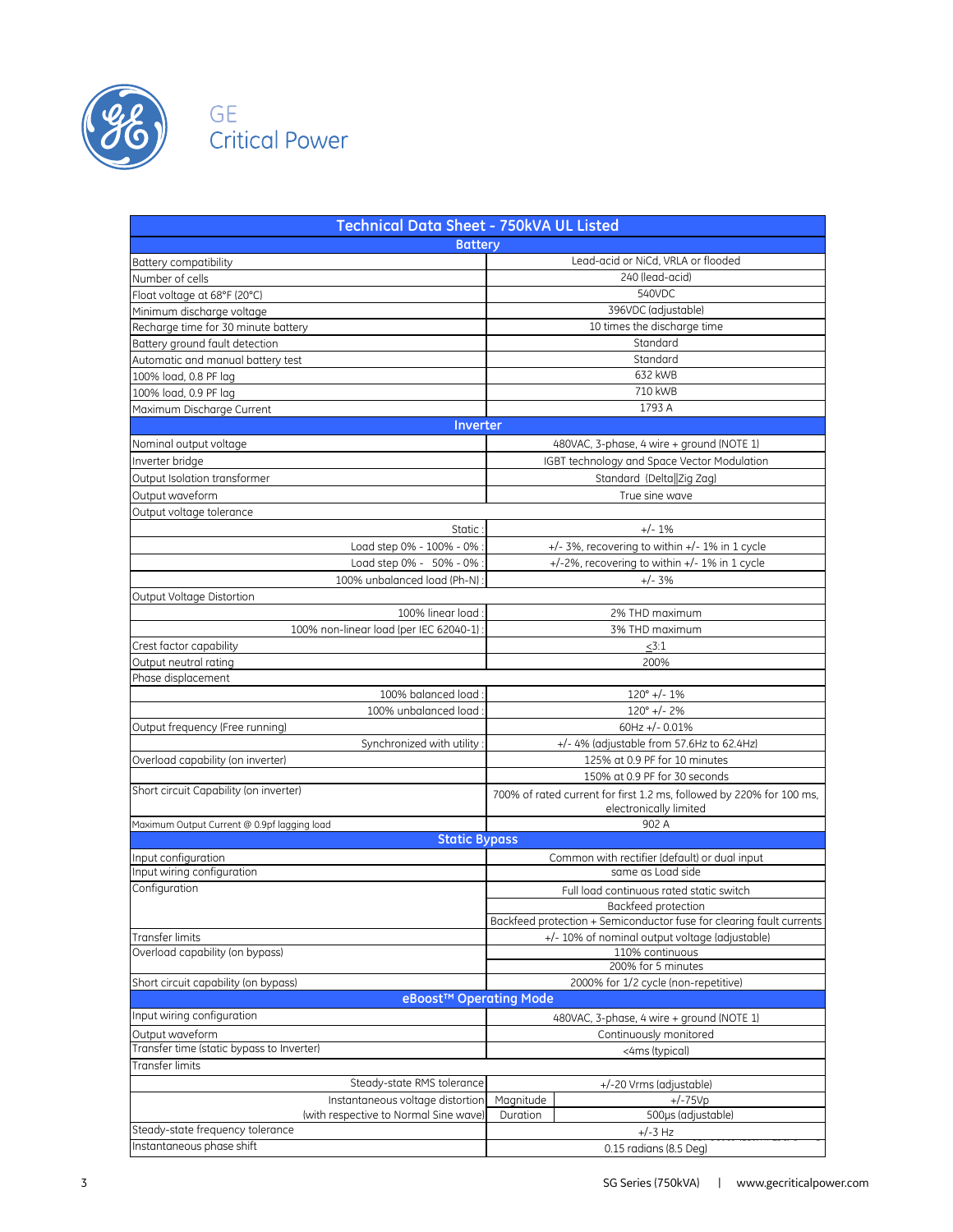

## cal Power

| <b>Technical Data Sheet - 750kVA UL Listed</b>    |                                                                                                                                                            |
|---------------------------------------------------|------------------------------------------------------------------------------------------------------------------------------------------------------------|
| <b>External Interface</b>                         |                                                                                                                                                            |
| Alarm contacts (voltage-free)                     |                                                                                                                                                            |
|                                                   | Standard: 6 user defined contacts (form 'C') (1A / 24V DC)                                                                                                 |
|                                                   | Optional: 12 user defined contacts (form 'C') (1A / 24V DC)                                                                                                |
|                                                   | (23 selectable signals include aux. Inputs 1 & 2)                                                                                                          |
| Communication - Optional                          | RS-232 / SNMP / MODBUS                                                                                                                                     |
| Input signals                                     | Emergency Power Off (user supplied N.C. contact)                                                                                                           |
|                                                   | Aux. input $1$ * (default = On Generator)                                                                                                                  |
|                                                   | Aux. input 2 * (configurable)                                                                                                                              |
|                                                   | * Status displayed on LCD panel                                                                                                                            |
| <b>Front Panel Controls, Signals &amp; Alarms</b> |                                                                                                                                                            |
| $\overline{\mathsf{O}}$<br><b>BBBBB</b>           | $\boxed{\circ}$                                                                                                                                            |
| Mimic Diagram                                     | Represents the operational status of the UPS on Home Page of LCD                                                                                           |
| Operation LED                                     | Visual (LED) when load is on inverter OR load is on bypass                                                                                                 |
|                                                   | BLINK during service check                                                                                                                                 |
| Alarm LED                                         | Visual (LED) and audible signal, activates approx. 3 minutes                                                                                               |
| Warning LED                                       | Visual (LED) and audible signal active when any alarm condition is                                                                                         |
|                                                   | BLINK when alarm is active and not acknowledged                                                                                                            |
| Load Level / Battery Run Time                     | Bar graph status indicator on Home Page of LCD                                                                                                             |
|                                                   | Load level in %, Battery run time in min.                                                                                                                  |
| Multilanguage Graphic LCD                         | Display of UPS metering functions, event history, configuration of                                                                                         |
|                                                   | supports 14 Languages (Chinese, Czech, Dutch, English, Espanola,<br>Francais, German, Italiano, Polish, Portuguese, Russian, Slovensko,<br>Soumi, Swedish) |
| Push Buttons                                      | -Inverter On                                                                                                                                               |
|                                                   | Inverter Off                                                                                                                                               |
|                                                   | -Total Off with protective cover                                                                                                                           |
| <b>Optional Features</b>                          |                                                                                                                                                            |
| <b>RPA</b>                                        | -Redundant Parallel Operation & Intelligent Energy Management<br>Integrated (IEMi)                                                                         |
| eBoost™ (Patented) Operating Mode                 | -High Efficiency Operating Mode for Single and Multi module<br>applications                                                                                |
| RPA Cable Saver Inductor                          | -Simplify Parallel Systems installation & Improve current sharing                                                                                          |
| Dual Input                                        | -Integral to UPS cabinet. No additional cabinet required                                                                                                   |
| 12 Pulse Rectifier                                | -With phase shifted isolation transformer inside UPS cabinet                                                                                               |
| 11th Harmonic Input Filter                        | -Integral to UPS cabinet. No additional cabinet required                                                                                                   |
| Input/Output Transformers                         | -Available in external cabinets for isolation or voltage transformation                                                                                    |
| <b>External Maintenance Bypass</b>                | -Available in external cabinet or as a part of output switchgear                                                                                           |
|                                                   | cabinet                                                                                                                                                    |
| Remote Status Panel                               | -Active mimic diagram w/ Stop Operation and Summary Alarms                                                                                                 |
| Protection Software                               | -PC operated remote monitoring, control and diagnostics                                                                                                    |
| <b>SNMP Communication</b>                         | Ethernet interface for network connection                                                                                                                  |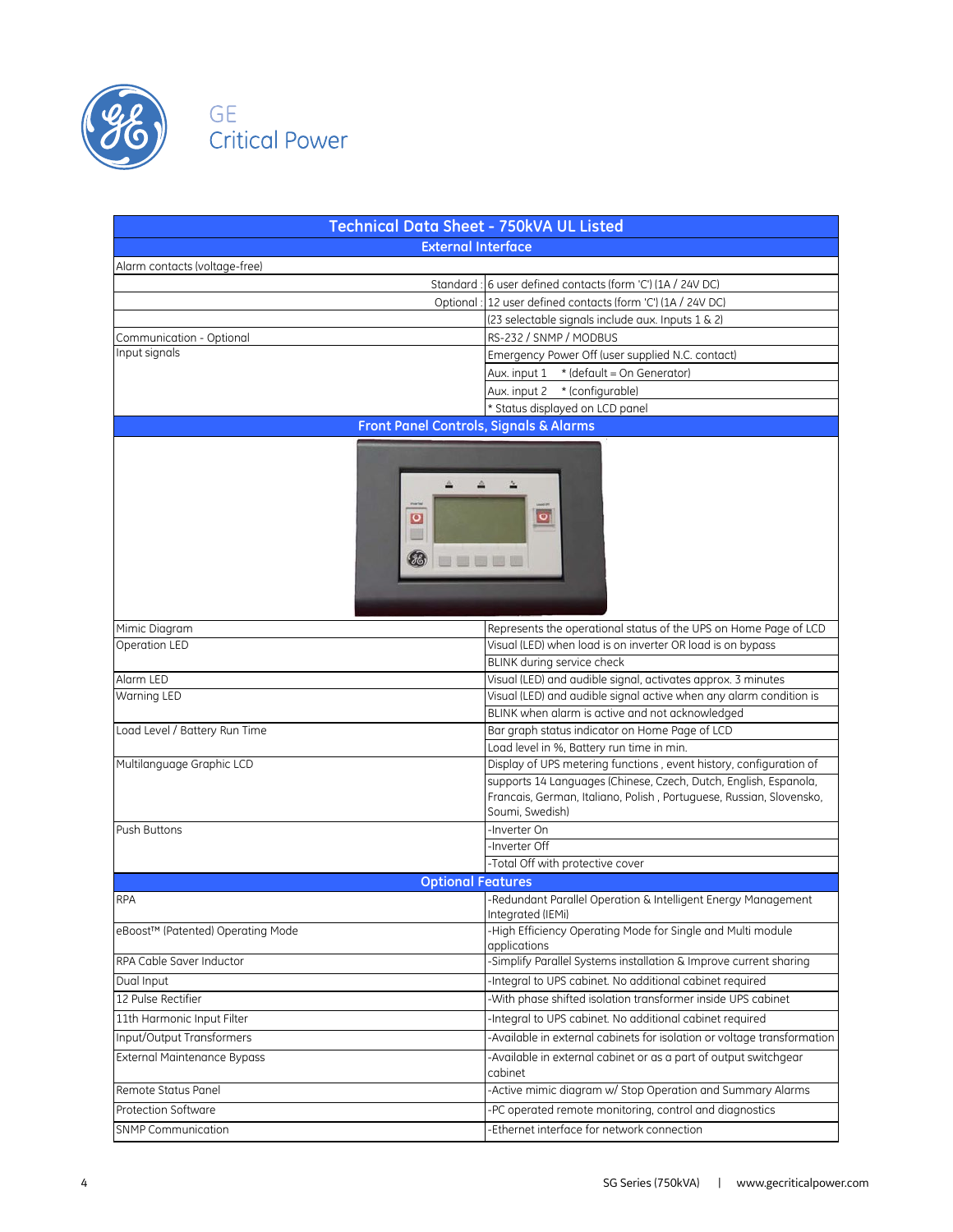

## **Critical Power**

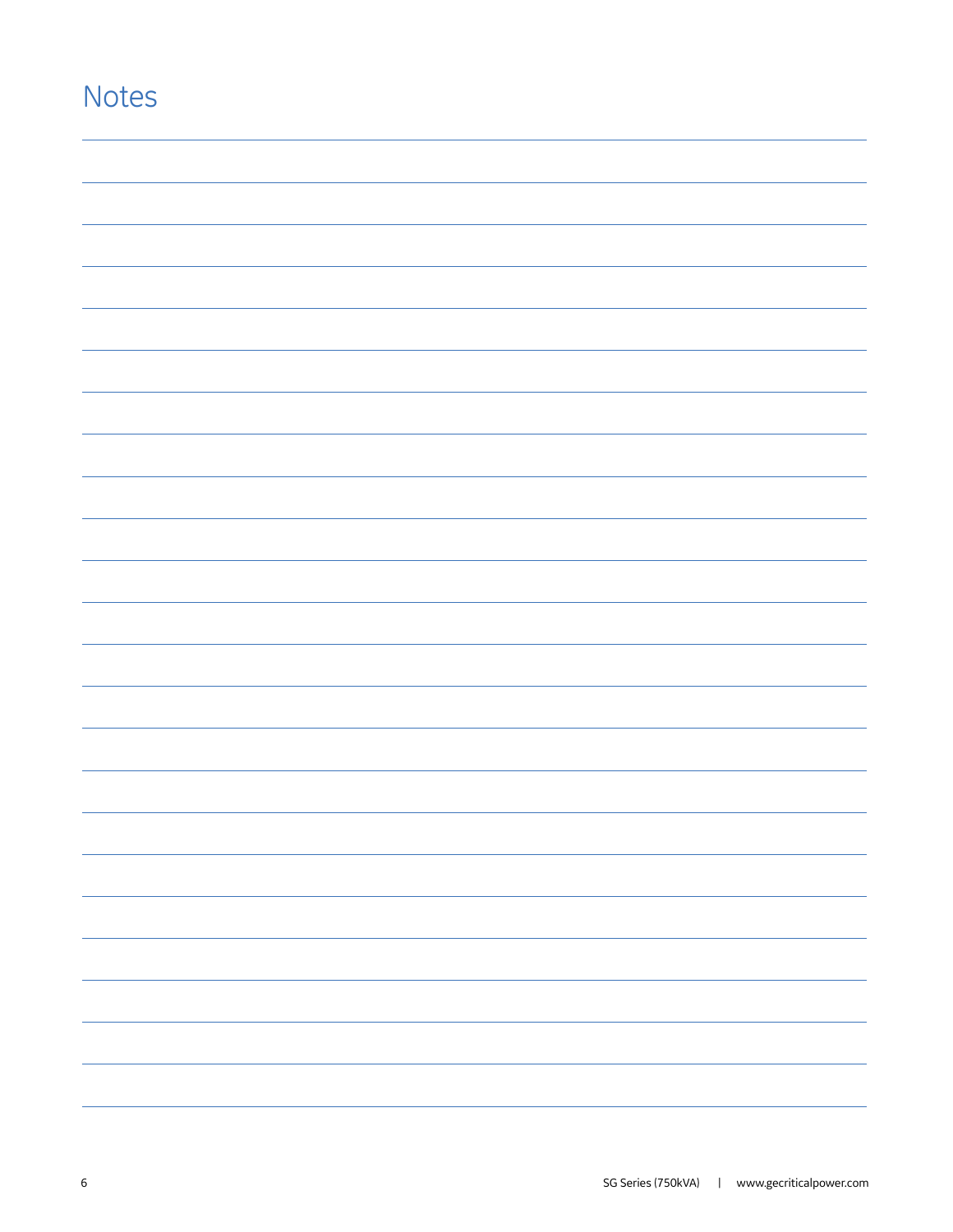## **Notes**

|                          |  | -                        |
|--------------------------|--|--------------------------|
|                          |  | $\overline{\phantom{a}}$ |
|                          |  |                          |
| $\overline{\phantom{0}}$ |  |                          |